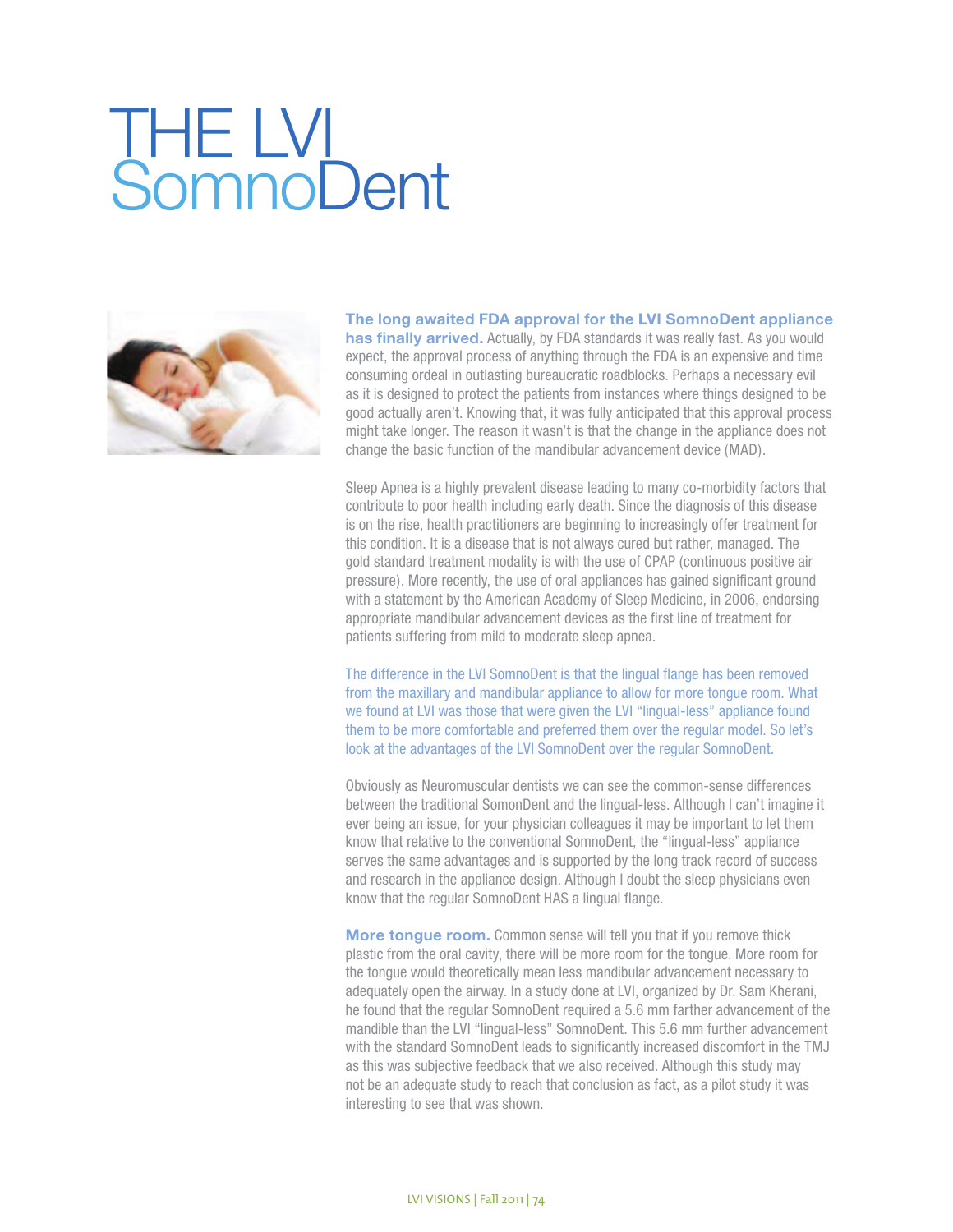

**Patient comfort.** As stated in the opening, patients given the LVI SomnoDent preferred them to the regular SomnoDent. Also, a survey was taken of those that participated in Dr. Kherani's study and were asked which appliance they preferred to wear, and 15 out of 15 preferred the LVI SomnoDent. Not only was this believed

to be due to the greater tongue space, the wearing of the Lingual-less SomnoDent lead to less necessary protrusion of the mandible in this pilot study and the participants were able to get their back teeth together much easier after the wearing of the appliance all night.

The study in this paper was conducted using 2 (two) different mandibular advancement device types (with a lingual flange vs. without a lingual flange) and 2 (two) different bite techniques (arbitrary protrusive vs. Neuromuscular) to capture the relationship between the maxilla and the mandible. The resultant sleep metrics (AHI, RDI, ODI, Light Sleep, Deep Sleep, REM, Snoring, Body position) were documented and analyzed leading to the outcome discussed below.

The Lingual-less design has a significant positive impact on the sleep metrics and airway volume as it minimally impinges on the precious tongue room. The Lingual-less design produced sleep metrics very close to those produced by the Protrusive SomnoDent but required the mandible to be protruded 5.6 mm less on average than the Protrusive SomnoDent. The NM design also reduces NeuroMechanical load on the patient and hence a better sympathetic tone helping to keep the airway open during sleep.

We based our results on sleep studies using the Watch-Pat 200 that were performed 10 different times on each participant. Most studies just report subjective reports from patients. Although this author feels that subjective results are not to be taken lightly, the forward advancement was determined by the home sleep studies.

Worst case in using the LVI appliance is that you end up using it exactly the same as the regular SomnoDent appliance, since there is no difference in mandibular advancement. The benefit is that compliance might be better because it's more comfortable for the patient. Not a bad downside.

It is not uncommon for dentists to apply denture pressure paste to the lingual of the flange and adjust the marks away to help the situation when the lingual flange is a noticeable irritation to the patient. Obviously it's really not necessary for it to be there in the first place as it is not important to the function of the appliance or the FDA would not have approved it so fast. In fact, again, common sense would indicate just the opposite. Since we are trying to give the tongue more space by moving the mandible forward, why not help the cause out by eliminating any artificial interference in the oral cavity, like the lingual flange?



LVI SomnoDent

common sense would indicate just the opposite.